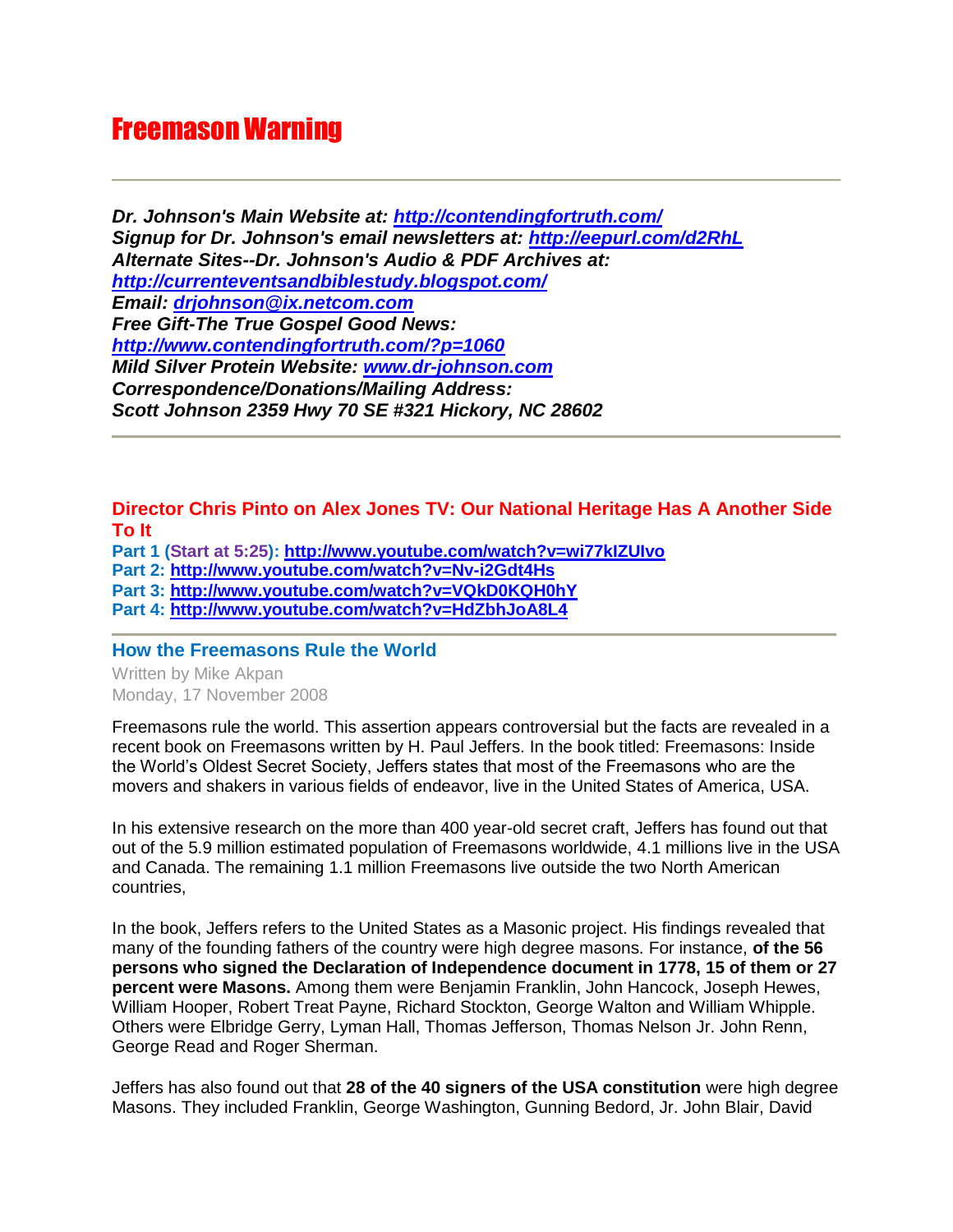Brearly, Jacob Broom, Daniel Carrol, John Dickinson and Rufus King. The rest were Alexander Hamilton, Abraham, Baldwin, William Blount, Nicholas Gilman, James Madison, Roger Sherman, George Read and Robert Morris. Jonathan Dayton, James McHenry and William Patterson who were also signers of the constitution, became Freemasons later.

From his extensive research, Jeffers has come to the conclusion that Freemasonry was at the heart of the American Revolution. **More than 50 percent of the generals who fought and won the war of American independence from Britain were Freemasons**. That explains why Freemasonry has continued to have an overwhelming influence in the government and politics of the country ever since.

The national anthem of the USA has a Masonic input because Francis Scott Key, the man who wrote it, was a high degree mason. Noted Jeffers: "**Freemasonry has become the cornerstone of the United States government**. Masonic link evidences abound despite disputations by some historians. Masonic signs and symbols are everywhere in government. **For example, the Great Seal of the United States and the street plan as well as designs of federal government buildings in Washington DC were laid out on the basis of Masonic beliefs**. The symbol of an inverted triangle or pyramid can be seen in the street plan and the sites are connected to famous Freemasons such as Marquis de Lafayette, after whom a park opposite the north side of the White House is named. **The Washington Monument and the Pentagon building were designed by Masons to conform to a Pentagram which is an occult symbol."**

*"The Washington Monument lies on a straight line, precisely 900 West of the Capitol. The Washington Monument(left) is the most important Presidential monument to the occultist, because it is an obelisk set inside a circle. What, you are probably saying, What is an obelisk? An obelisk is a tall, four-sided stone pillar tapering toward a pyramidal top.* 

 *The obelisk is critically important to the occultist because they believe that the spirit of the ancient Egyptian sun god, Ra, resided in the obelisk.* 

 *Thus, the obelisk represents the very presence of the sun god, whom the Bible calls Satan.* 

 *There are four major obelisks that were erected by Freemasons in the 19th century.* 

 *The first obelisk was brought to France from Thebes, Egypt, and was placed in Paris's Revolution Square the site of mass public guillotining during the Mason lead Bloody French Revolution.* 

 *The second obelisk was brought to England from Alexandria, Egypt, and was placed next to the Thames river in London.* 

 *The third obelisk was brought to America in 1881 from Alexandria, Egypt, and was placed in Central Park in New York City.* 

 *The fourth obelisk is the Washington Monument, built to commemorate our First President, George Washington (who was a Free Mason). In light of the symbols which we have just studied, which have been built into the layout of Government Center. The Washington Monument was constructed by Masons, according to Masonic tradition, as a symbol that this country was controlled by Freemasonry from the very beginning.*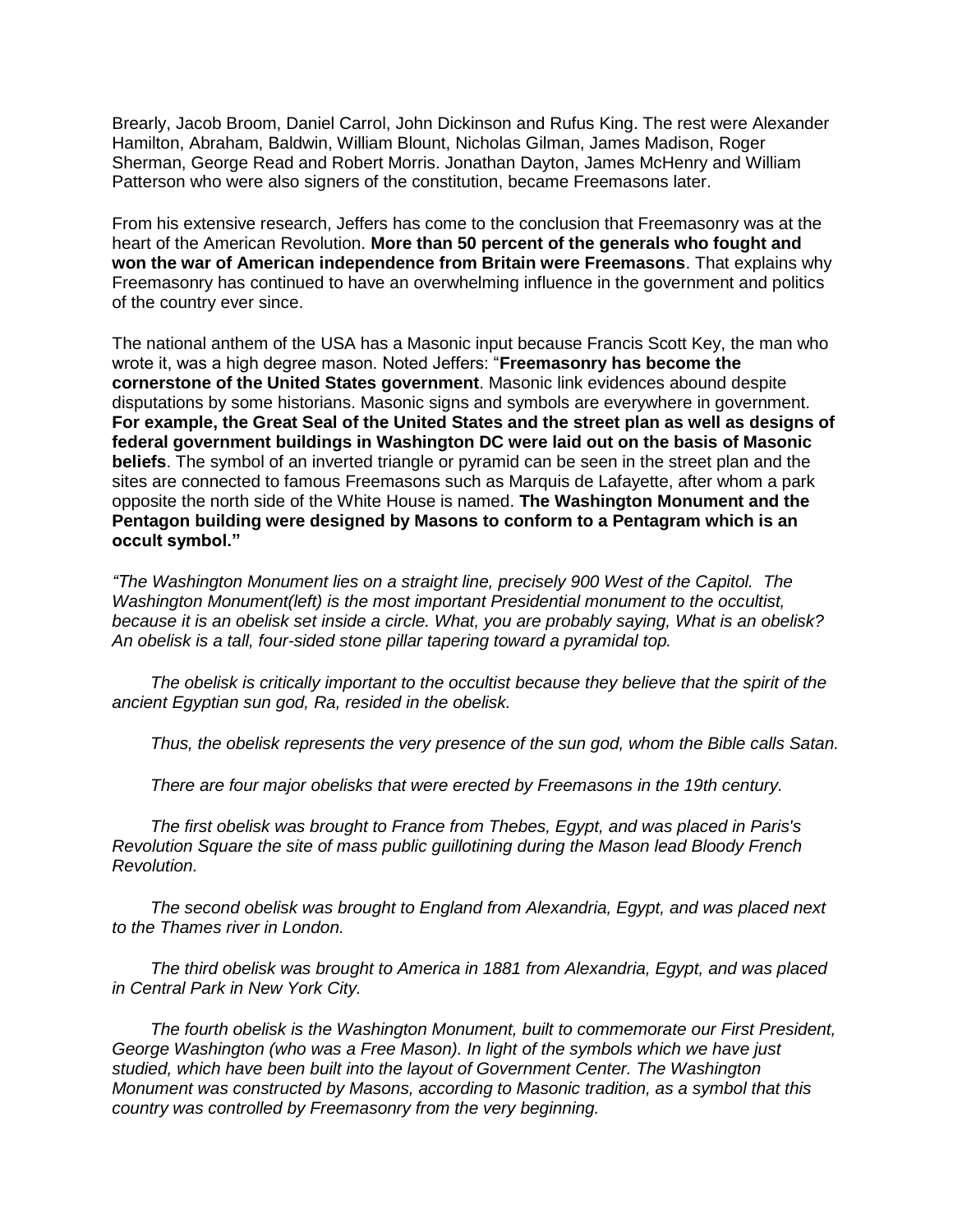*The Washington Monument was constructed to honor the first Masonic President,*  was designed so that both the White House and the Capitol face toward it so that the leaders of *both branches have to face the spirit of Lucifer thought to be residing in it. This is typical occultism.* 

 *One final interesting note. We reported earlier in this article that the Washington Monument obelisk was placed directly on a straight line, precisely 900 West of the Capitol. Thus, the inhabitants of the Capitol could face the obelisk daily. However, note that the Washington, D.C., obelisk does not lie in a straight line 900 South the White House. Why? Because it was lined so that it lies in a straight line 900 from the House of Understanding, the headquarters of FreeMasonry!! In the mind of the occultist, the true political Administrative power resides in this Freemasonry headquarters, not in the White House. This is why President Andrew Johnson considered himself to be the subordinate to Albert Pike, the leader of North American FreeMasonry! <http://www.freemasonrywatch.org/washington.html>*

That was not all. Continued Jeffers: "The US one dollar note contains Masonic symbols. The Great Seal pictured on the back of the dollar bill has an eagle with 32 feathers (the degrees in Scottish Rite Freemasonry.) The arrows in its left talon refer to Israel's King David (father of Solomon). The olive branch in the eagle's right talon is associated with Solomon. The 13 stars above the eagle's head represent Jacob, his 12 sons, and the tribes of Israel. Thirteen stars, in a double triangle form are symbolic of the delivery of the children of Israel from their oppressors and their attainment of a glorious freedom. The Latin "E Pluribus Unum" (Out of Many, One) indicates the Masonic fraternity."

*From a Freemasonic Source we read: "Among those who helped design the Great Seal of the United States the following are known to have been Masons: Benjamin Franklin, Thomas Jefferson, William Churchill Houston, and William Barton. When an informed Mason examines the Great Seal here is what he sees:*

*On the obverse is an eagle whose dexter wing has thirtytwo feathers, the number of ordinary degrees in Scottish Rite Freemasonry. The sinister wing has thirty-three feathers, the additional feather corresponding to the Thirty-Third Degree of the same Rite conferred for outstanding Masonic service. The tail feathers number nine, the number of degrees in the Chapter, Council, and Commandery of the York Rite of Freemasonry. Scottish Rite Masonry had its origin in France; the York Rite is sometimes called the American Rite; the eagle thus clothed represents the union of French and American Masons in the struggle for Liberty, Equality, and Fraternity. The total number of feathers in the two wings is sixty-five which, by gematria, is the value of the Hebrew phrase YAM YAWCHOD (together in unity). This* 



*phrase appears in Psalm 133 as follows: "Behold, how good and how pleasant it is for brethren to dwell together in unity," and is used in the ritual of the first degree of Freemasonry. The scroll in the eagle's beak, bearing the words E PLURIBUS UNUM (of many one) reminds him also of the unity which has made brothers of many.*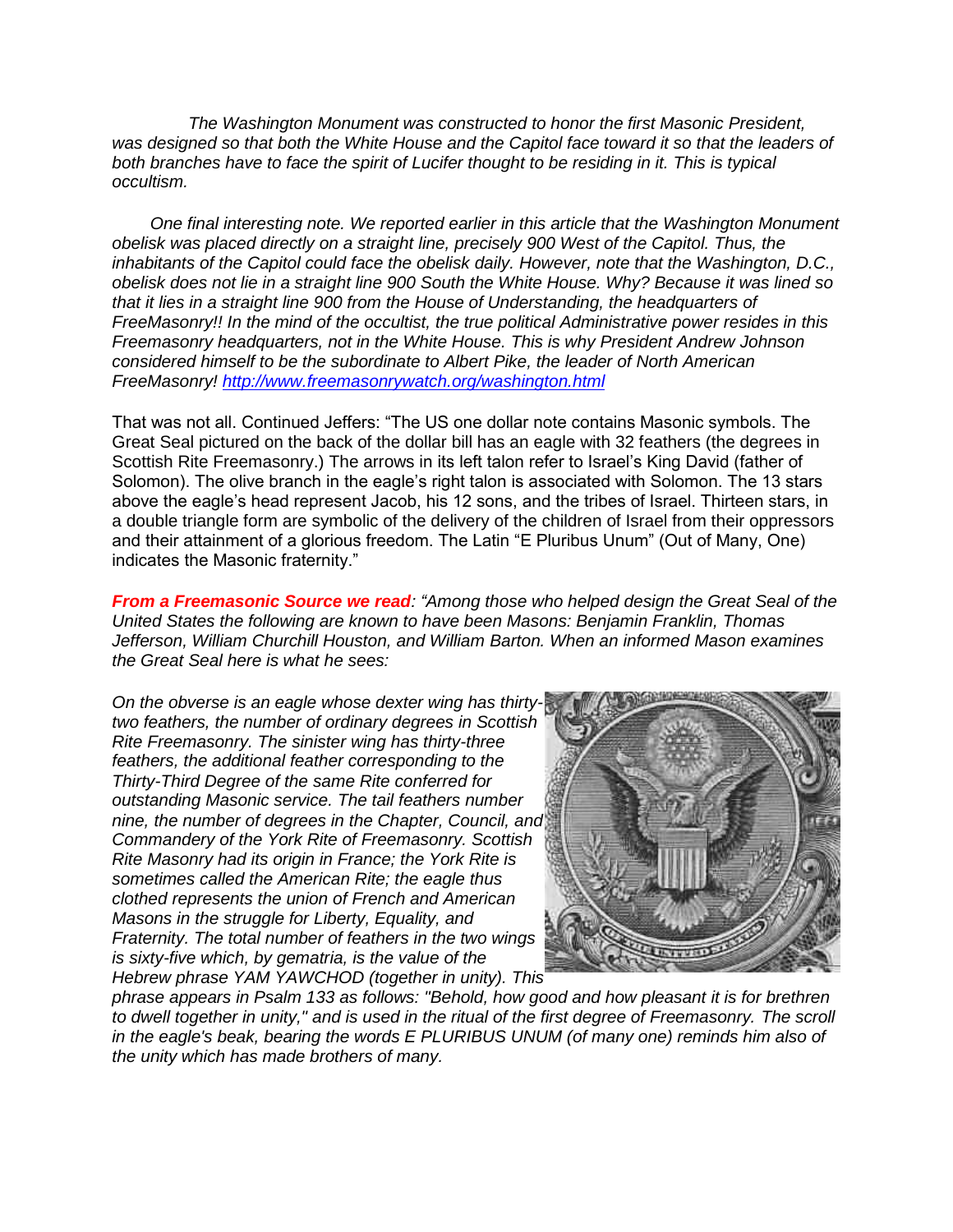

*On the reverse, is the All Seeing Eye within a triangle surrounded by a golden glory. Besides the obvious Masonic significance of this design, it has a cabalistic value of seventy plus three plus two hundred, equaling two hundred and seventy-three which is the value of the phrase EHBEN MOSU HABONIM (the stone which the builders refused) familiar to all Royal Arch Masons. It is also the value of the Hebrew proper noun HIRAM ABIFF, the architect of Solomon's Temple and the principal character of the legend used in the Master Mason degree….The triangle also represents the capstone of the unfinished pyramid and reminds the Mason of the immortality of the soul and that in eternity* 

*he will complete the capstone of his earthly labors according to the designs on the trestle-board of the Supreme Architect of the Universe. The blaze of glory found on either side of the Great Seal cannot fail to remind the Mason of the Great Light in Masonry which is the rule and guide to faith and practice and without which no Masonic lodge can exist. It reminds him that only more light can dispel the pall of ignorance in which he stumbles until he enters the Celestial Lodge where all light is given.* 

# *Resource: [Hirams Oasis Masonic Files](http://www.kena.org/hirams/masonic_symbolism.htm)*

According to Jeffers, those who find Freemasonry on the mighty dollar also note that the largest symbol on the buck is the portrait of George Washington, a Mason. Cited as evidence of Freemasonry on the greenback is an unfinished pyramid. At the top, inside a radiant triangle is the all-seeing eye" representing "the Grand Architect of the Universe," who is omniscient and watching the United States. "The Latin Motto: 'Novus Ordo Seclorum' (New Order of the Ages) inscribed beneath the pyramid in the Great Seal of America is suspected to be synonymous with a "new world order," the author explained.

Jeffers also explained: "The statue of Liberty is a Masonic goddess from top to bottom. The statue is said to have been conceived by Freemasons and built by Frederic-Auguste Bartholdi; a French Freemason, who had already made a statue of de Lafayette for the city of New York, for the occasion of the centenary of the signing of the Declaration of Independence and installed by Freemasons in a Freemasonry ceremony."

In view of the overwhelming influence of Freemasonry in the American society, it is no surprise that Freemasons have dominated politics in the US. **Out of the 43 presidents that have ruled America from 1789 to date, 25 of them were Freemasons**. Among them was George Washington, who was installed the first president of the country in 1789. He was initiated in November 1752 into Frederickburg Lodge N0.4, Fredereickburg, Virginia. **He is the first and only Freemason to serve simultaneously as a lodge master and president.**

Other presidents who were known Freemasons were James Monroe, Andrew Jackson, James K. Polk, James Buchanan, Andrew Johnson, James A. Garfield, William McKinley, Theodore Roosevelt, William Howart Taft, Warren G. Harding, Franklin D. Roosevelt, Harry S. Truman, Gerald R. Ford, Lyndon B. Johnson and Ronald Reagan. (See Table A for details).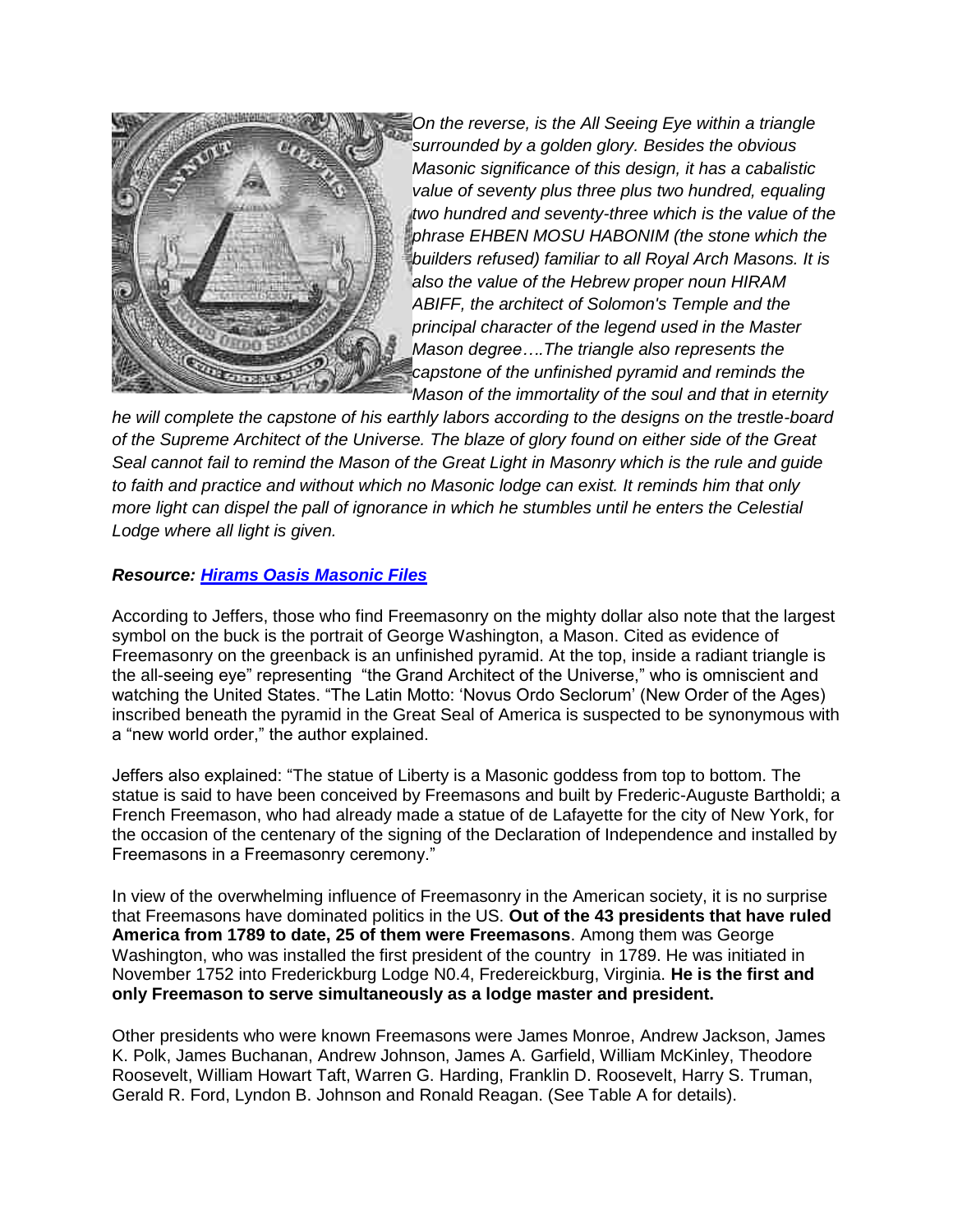Freemasonry has also produced people who served as vice-presidents, secretaries of state, chief justices and justices of the Supreme Courts at the centre and in the states. (See Table B & C for details).

The security agencies were not left out. Very many Freemasons have occupied the top hierarchies at various times. Jeffers found out in the course of his research, that all the security agencies have Freemasonry lodges in-house. The legislatures at the federal and state levels have also felt the strong influence of Freemasonry over the years. So also are the executive arms of government in the states.

This is how Jeffers put it. "The involvement of Freemasons in the government of the Republic of Texas is found in the fact that all of its presidents were Masons, as were all its vice-presidents. The lowest percentage of Masons who had held executive positions in any of the four administrations was 85 percent. In the last administration that carried Texas into the Union, all those in executive positions in the government of the republic were Masons."

Outside government, Freemasonry also pervades the professions, arts and culture of the people. Garry A. Henningsen, past grand master and secretary, New York State Grand Lodge of Masons chose to say it this way: "Human imagination has always thrived in Freemasonry. We have enticed to our fraternity, artists, poets, warriors, inventors, manufacturers, explorers, pioneers, lawyers, government leaders, business tycoons, clergymen, astronauts, scientists and gentle-everyday family men made better because of their association with and love of our beloved Craft. It has been so from the very beginning," (See Tables below).

Henningsen is right. Freemasonry has attracted to its fold, eminent personalities such as Bill Gates, a philanthropist and chairman of Microsoft who is reputed to be the third richest man in the world, Henry Ford, a pioneer automobile manufacturer, and astronauts who have become famous as a result of their space missions. Among such great names are Edgar D. Mitchell, the sixth person to walk on the Moon surface, John Glenn, the first American to orbit the Earth in 1962, Leroy Gordon Cooper, the astronaut who made record breaking flights in Mercury 7, Mission in 1963 and in Gemini 5, in 1965. Virgil Grisson, a Mason astronaut, undertook the first manned maneuver in space in 1965 while James Benson Irwing along with three others, piloted the Lunar module "Falcon" on Apollo 15 Mission in 1971 and spent nearly 67 hours on the Moon surface.

Freemasonary is also known as "**The Craft".** 

- **[Dan](http://www.blueletterbible.org/Bible.cfm?b=Dan&c=8&v=25&t=KJV#comm/23)  [8:23](http://www.blueletterbible.org/Bible.cfm?b=Dan&c=8&v=25&t=KJV#comm/23)** ¶ And in the **latter time of their kingdom**, when the transgressors are come to the full, **a king of fierce countenance, and understanding dark sentences, shall stand up**.
- **[Dan](http://www.blueletterbible.org/Bible.cfm?b=Dan&c=8&v=25&t=KJV#comm/24)  [8:24](http://www.blueletterbible.org/Bible.cfm?b=Dan&c=8&v=25&t=KJV#comm/24)** And **his power shall be mighty, but not by his own power**: and he shall destroy wonderfully, and shall prosper, **and practise**, and shall destroy the mighty and the holy people.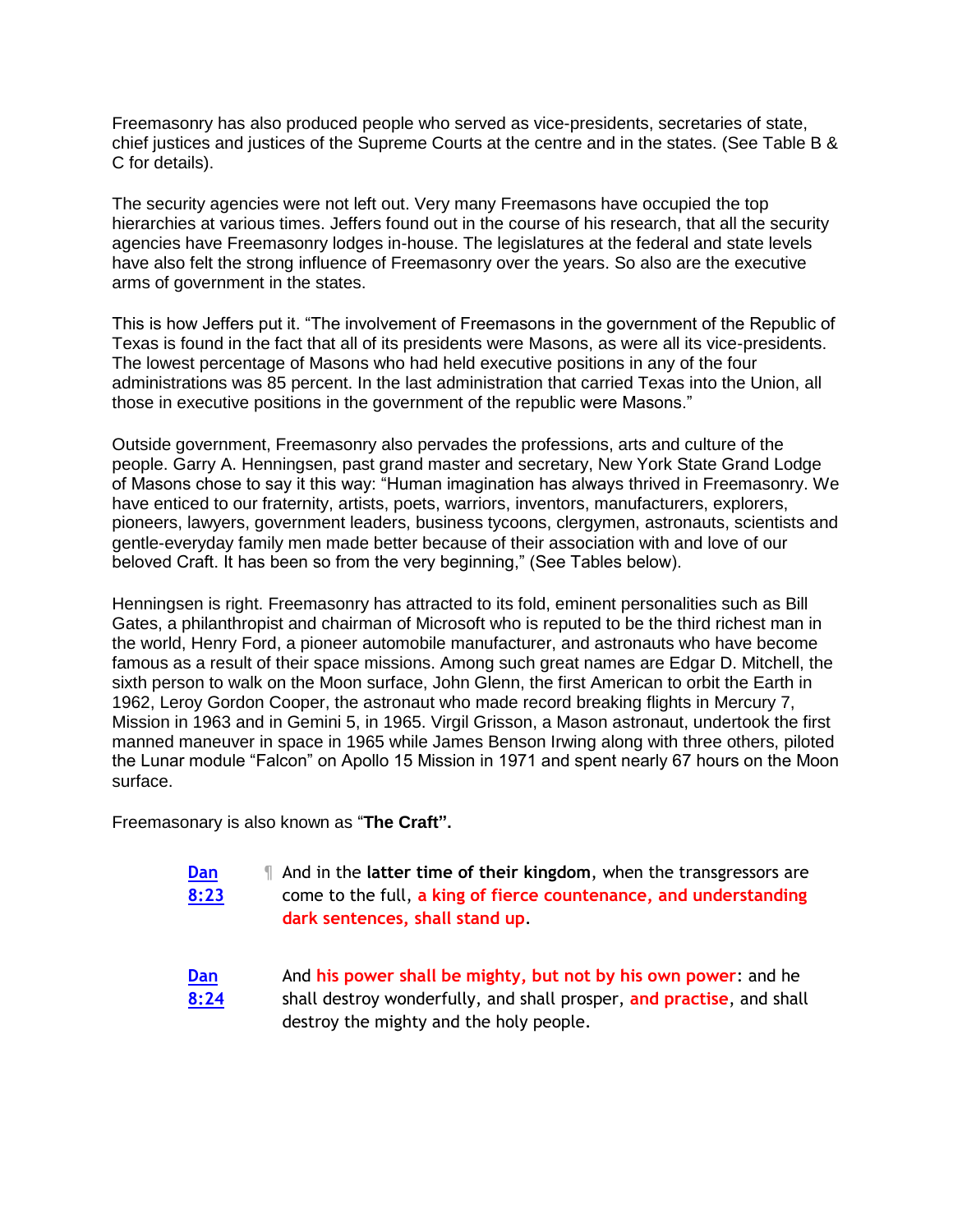#### **[Dan](http://www.blueletterbible.org/Bible.cfm?b=Dan&c=8&v=25&t=KJV#comm/25)  [8:25](http://www.blueletterbible.org/Bible.cfm?b=Dan&c=8&v=25&t=KJV#comm/25)** And through **his policy** also he **shall cause craft to prosper** in his hand; and he shall magnify himself in his heart, and by peace shall destroy many: he shall also **stand up against the Prince of princes**; but he shall be broken without hand.

#### **Strong's H4820 -** *mirmah*

# **מרמה**

| <b>Transliteration</b>           | <b>Pronunciation</b>                 |
|----------------------------------|--------------------------------------|
| mirmah                           | $m\bar{e}r\cdot m\ddot{a}'$ (Key)    |
| <b>Part of Speech</b>            | <b>Root Word (Etymology)</b>         |
| feminine noun                    | from H7411 in the sense of deceiving |
| <b>TWOT Reference</b>            |                                      |
| 2169b                            |                                      |
| <b>Outline of Biblical Usage</b> |                                      |

**1)** deceit, treachery

# **Authorized Version (KJV) Translation Count — Total: 39**

[AV](http://www.blueletterbible.org/lang/lexicon/lexicon.cfm?Strongs=H4820&t=KJV) — [deceit](http://www.blueletterbible.org/search/preSearch.cfm?Criteria=deceit*+H4820) 20, [deceitful](http://www.blueletterbible.org/search/preSearch.cfm?Criteria=%20deceitful*+H4820) 8, [deceitfully](http://www.blueletterbible.org/search/preSearch.cfm?Criteria=%20deceitfully*+H4820) 3, [false](http://www.blueletterbible.org/search/preSearch.cfm?Criteria=%20false*+H4820) 2, [guile](http://www.blueletterbible.org/search/preSearch.cfm?Criteria=%20guile*+H4820) 2, [feigned](http://www.blueletterbible.org/search/preSearch.cfm?Criteria=%20feigned*+H4820) 1, **[craft](http://www.blueletterbible.org/search/preSearch.cfm?Criteria=%20craft*+H4820)** 1, [subtilty](http://www.blueletterbible.org/search/preSearch.cfm?Criteria=%20subtilty*+H4820) 1, [treachery](http://www.blueletterbible.org/search/preSearch.cfm?Criteria=%20treachery*+H4820) 1

In South Africa where the country's parliament is said to be located on a Freemasonry land, Nelson Mandela, the former president is on record as a member. The record shows that he was initiated into black obedience of American Freemasonry called Prince Hall. Kofi Annan, immediate past secretary general of the United Nations, is a prominent Freemason.

Adewale Thompson, a high degree Mason and a high court judge in Oyo State, captured the under current that prompted the decree in his recent book titled: "Masonic Experience." "Somehow some new converts into christianity aided and abetted by some organisations of questionable motives began an orchestrated persecution of Freemasons which they included in their definition of " Secret societies."

Not all the Christian churches accepted the definition of Freemasonry as a secret society. This is how Thompson reported it: "During this period, the Right Reverend F.O. Segun, Anglican bishop of Lagos, stood up in Lagos diocese to address his flock. He told them that he was not a Freemason, but that in Freetown he had lived in the home of Freemasons whom he knew to be the best exponents of christian virtues. He then warned that those priests who must have come from the hinterlands and have not had the exposure of travelling out to meet 'men of the world' should exercise restraint in denouncing Freemasons, whom he knew in Freetown and in the Lagos diocese to be great supporters of the church in every respect or face the penalty of being unfrocked."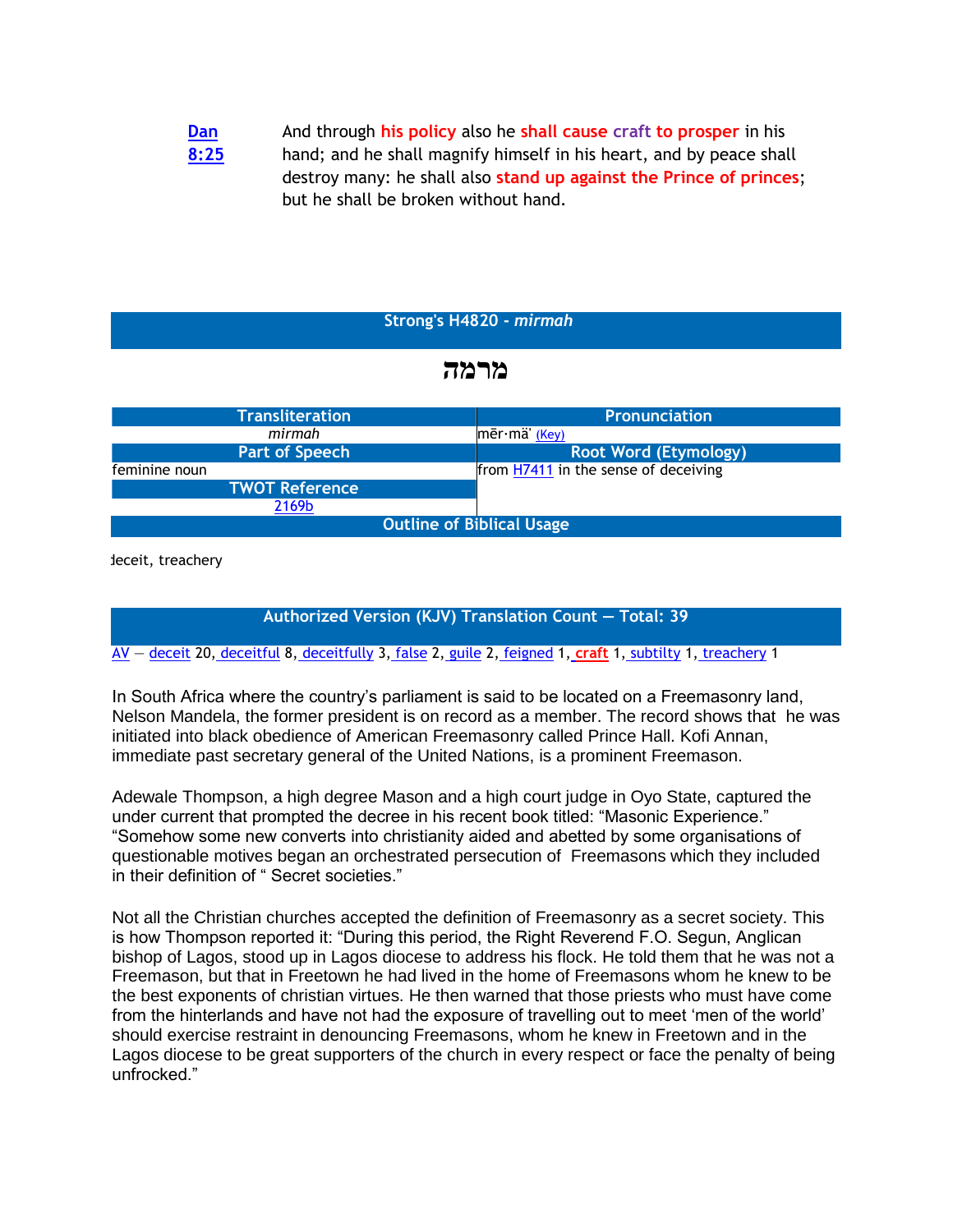See excerpt below from: CORRESPONDENCE WITH A MAN WHO THINKS PEOPLE SHOULD BE MORE POSITIVE ABOUT THE SOUTHERN BAPTIST CONVENTION

*Further, the Southern Baptist Convention is infiltrated from top to bottom with members of the pagan Masonic Lodge. Of the 3.5 million Masons in the U.S., 1.3 million are Southern Baptists. Fourteen percent of SBC pastors and 18 percent of deacons are Masons (Calvary Contender, June 1, 1993). Jerry Huffman carefully summarized the spiritual abomination of the Masonic Lodge: "Freemasonry is a secret society of six million members worldwide. It often claims it is not a religion, but its writings say it is. It teaches that Jesus is not God. It has worship and funeral services, and places the Koran and 'holy books' of other religions on the same level as the Bible (Calvary Contender, May 1, 1992). The Scottish Rite Journal in February 1993 stated that "Masons believe in the Fatherhood of God and the Brotherhood of man..." (An excellent publication that documents the heresies of Freemasonry is The Masonic Lodge: What You Need to Know: Quick Reference Guide by Ed Decker, published by Harvest House Publisher, Eugene, OR 97402.)*

*Southern Baptist physician Dr. James Holly, who led the unsuccessful attempt to root Freemasonry out of the SBC in the 1990s, said, "Southern Baptists have become the first Christian denomination that essentially blesses the Masonic Lodge" (Christian News, Dec. 20, 1993).*

*Across the length and breadth of the land there are unrepentant moral reprobates and heretics on the rolls of Southern Baptist churches. Famous Southern Baptists like Billy Graham (a closest freemason, who believes in infant baptism, denies the literal fire of hell, and turns his converts over to spiritual wolves), Jimmy Carter (who accepts liberal theology and says Mormons are true Christians), and Bill Clinton (a sexual predator who lies under oath and obstructs justice), disobey the Bible but are not disciplined. More than a million Freemasons, who are yoked together with idolatrous organizations in disobedience to 2 Corinthians 6, are members of SBC congregations.*

Opponents of Freemasonry are equally many and powerful. Several documents have been published to discredit it. Some of the documents describe the Brotherhood as "the single largest vehicle for the perpetuation of the Luciferic consciousness on Earth. In their joint publications titled: The Brotherhood and the Manipulation of Society, Ivan Frazer and Mark Beeston write: "The basic recruitment of members to further the elite's plan is through the secret society network of Freemasonry… the latest incarnation of the Catholic/military order known as Knights Templars who gained staggering riches and a wealth of esoteric knowledge during the Crusades, in which the 'righteous' Catholics were dispatched to the Holy Land with a free reign to slaughter the Jews and Moslems in a series of campaigns between the 11th and 13th centuries."

Another allegation which critics level against Freemasonry is that progress beyond the first three degrees by members is at the pleasure of the elites who also impose stiff penalty on any member who divulges the secrets of the Order.

The authors of the Brotherhood and Manipulation of Society state: The vast majority of the members are on the first three rungs of the 33 levels hierarch have no idea of the hidden agenda, they take a pledge of allegiance " to the society above all else." Most initiates are willing to do this because of the temptation of power, wealth and knowledge which (are) hard to refuse."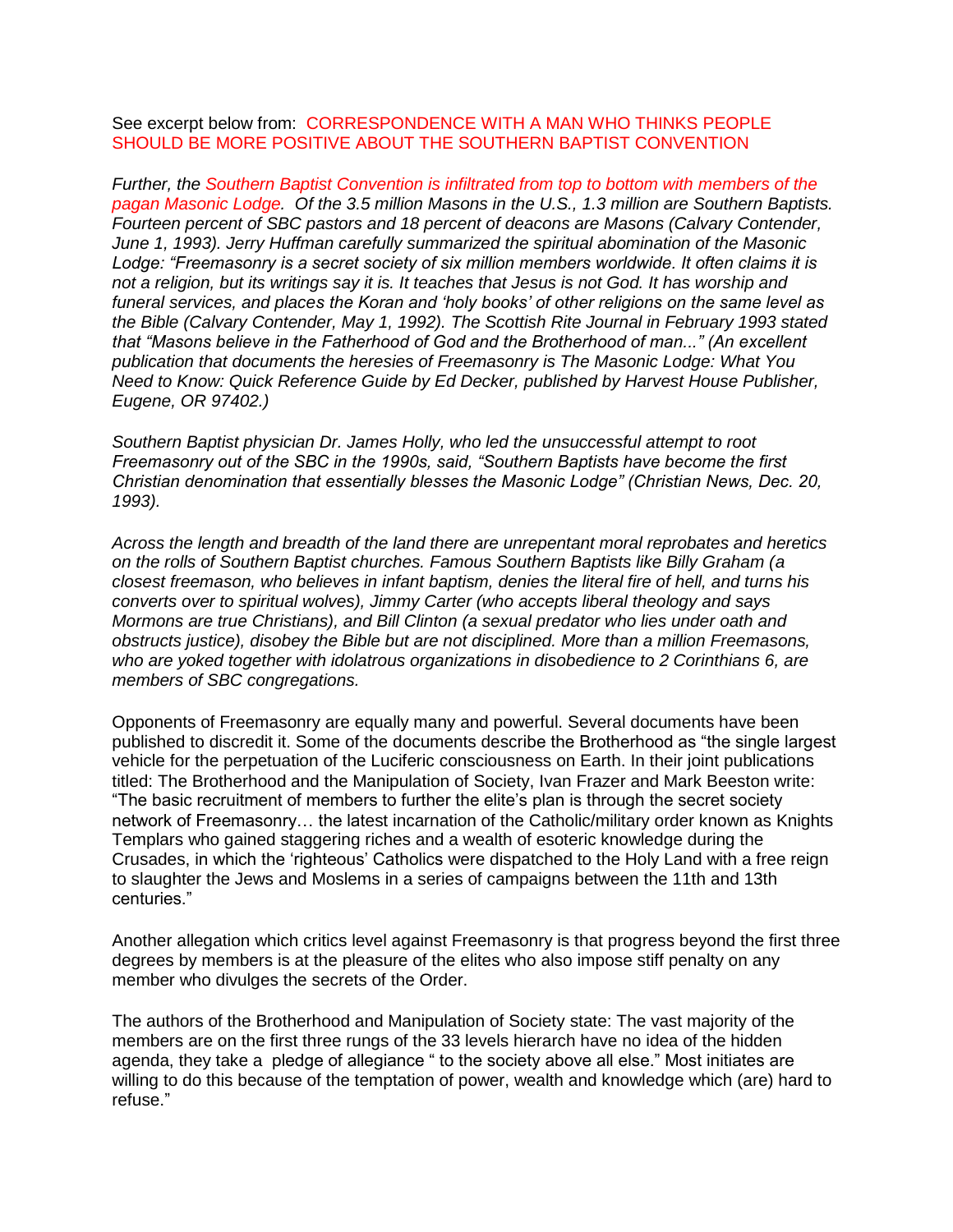They concluded: "At the apex of the pyramid of the Brotherhood," these "select few" who know "the full agenda have become known as the illuminati (Latin for illuminated ones). All powerful, they "occupy all top level members of the police and military forces around the world. They are found in every area of society at all levels, but at the top, in the highest social and monetary bracket, the Brotherhood prevails….The Brotherhood owns the law, they own the military, they own the oil companies, pharmaceutical companies and just about everything which provides for the status quo." Associated with this belief is that the Freemasons have a secret plan to control the world through the political and economic domination of the USA.

The new world order, according to Masonic opponents, is the same as the Masonic / New Age ideal of Man's divinity and self transformation in which one must awaken to the notion that "we can be as God." They argue that Freemasonry practices the ancient mysteries of Egypt with the goal of their re-instatement in the world order. To bolster this argument, anti-Masons always refer to a quotation by W.L. Wilmshurst in 1927 in his book titled In the Meaning of Masonry. "In this new Aquarian age, when many individuals and groups are working in various ways for the eventual restoration of the mysteries, an increasing number of aspirants are beginning to recognize that freemasonry may well be the vehicle for this achievement… (a Mason begins his career) as the natural man; he ends it by becoming through its discipline, a regenerated man… This, the **evolution of man into superman** – was always the purpose of the ancient mysteries, and the real purpose of modern Freemasonry is, not the social and charitable purpose to which so much attention is paid, **but the expediting of the spiritual evolution of those who aspire to perfect their nature and transform it into a more god – like quality**."

Reported by Anthony Akaeze and Andrew Airahuobhor. **http://www.newswatchngr.com/index2.php?option=com\_content&task=view&id=278&po p=1&page=0&Itemid=1**

# **BLOOD OATHS—MASONIC DOCTRINE**

Blood oaths on penalty of mayhem and violent death are administered at the end of initiation into all Masonic degrees, binding the initiate to protect the "secrets" of the degrees. These oaths of obligation are considered unbreakable, and are (collectively) the thing that makes a man a Mason. In this way, these oaths are the cornerstone of Masonry. **[H: Now, chelas, when you go forth and ask a Mason if these statements are correct and he says "of course not" and "no, that is stupid"—remember: HE "MUST ABSOLUTELY LIE ABOUT IT—it is part of his OBLIGATION." But in his heart and soul answerable unto GOD, HE WILL KNOW THE TRUTH OF IT!]**

(1) QUESTION: What makes you a Mason? ANSWER: My obligation. (Question and answer from the Entered Apprentice/First Degree)

**(2) "... binding myself under no less a penalty than that of having my throat cut from ear to ear, my tongue torn out by its roots, and with my body buried in the rough sands of the sea, a cable's length from the shore, where the tide ebbs and flows twice in twenty four hours..."** (Oath-1st Degree)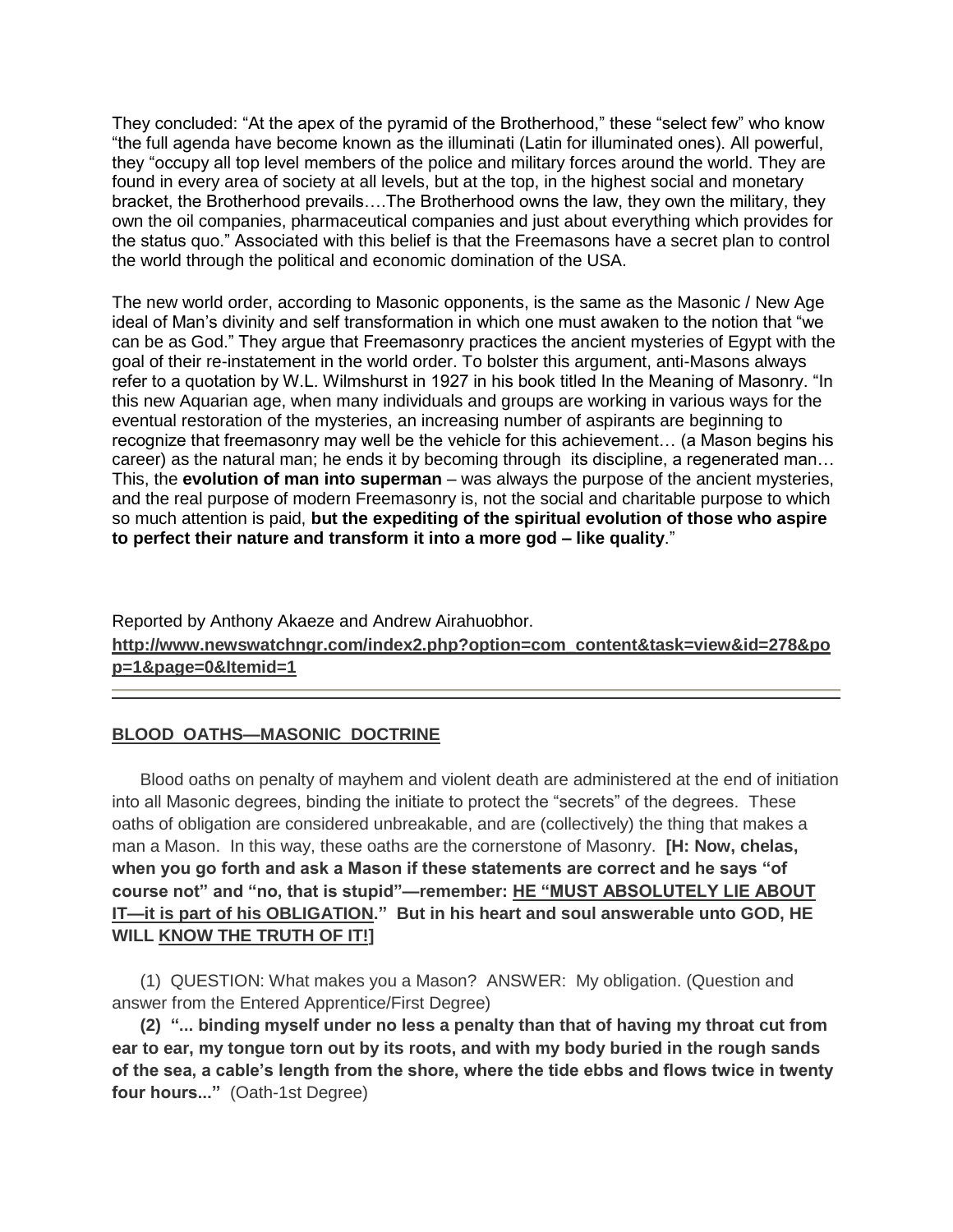**(3) "..**.**binding myself under no less a penalty than that of having my left breast torn open, my heart plucked out, and given to the beasts of the field and fowls of the air as a prey..."** (Fellowcraft/Second Degree)

**(4) "...binding myself under no less penalty than that of having my body severed in twain, my bowels taken out and burned to ashes, the ashes scattered to the winds of heaven..."** (Master Mason/Third Degree)

**(5) "...In willful violation whereof may I incur the fearful penalty of having my eyeballs pierced to the center with a three-edged blade, my feet flayed and I be forced to walk the hot sands upon the sterile shores of the Red Sea until the flaming Sun shall strike me with a livid plague, and may Allah, the god of Arab, Moslem and Mohammedan, the god of our fathers, support me to the entire fulfillment of the same" (**from the oath of obligation). Ancient Order of Nobles of the Mystic Shrine (Shriners).

From the above "Blood Oaths" taken, we can now understand why Masons never talk about their "religion" to profane (non-Mason) persons! Who becomes a Mason? Your next door neighbor—the man down the street, City Fathers, Attorneys, Judges, policemen, school teachers, some preachers, legislators, congressmen, and yes—**lots of Presidents!**

To receive the 33rd Degree the Mason must go to Washington D.C. to be **honored**. Since most (if not all) Judges and "Prosecutors" are Masons, we can now understand why "brother" Masons are seldom (if ever) convicted of a crime. This can be attributed to the following oath: "You must CONCEAL ALL THE crimes of your brother masons...and should you be summoned as a witness against a brother Mason be always sure to SHIELD HIM... It may be PERJURY to do this, it is true, BUT YOU'RE KEEPING YOUR OBLIGATIONS." (Ronayne, Handbook of Masonry, p. 183)

This sad story relates one way in which America turned against God, threw Biblical prayer out of its Public Schools, and relegated God to our hidden back room. And, surprise of all surprises, Freemasonry led the way in this national spiritual rebellion! This is a story told by a former 32nd Degree Mason and Knights Templar, Dr. J.W. Stansell, now a Born Again Evangelist.

When we finish this story, you will sense the awful Luciferian spiritual leadership which Freemasonry has exerted in order to politically and spiritually lead this once-great nation into the spiritual Abyss.

#### **Masonic Leadership In Throwing Prayer and God Out of Public Schools**

The New York education system had adopted a school prayer to be said before the start of each days' classes. This prayer promoted good moral character, provided spiritual training and helped combat juvenile delinquency. The regents wrote a school prayer that was non-sectarian or denominational. In fact, it was so bland that it became known as the 'to whom it may concern prayer'.

Here is that prayer. You can judge for yourself.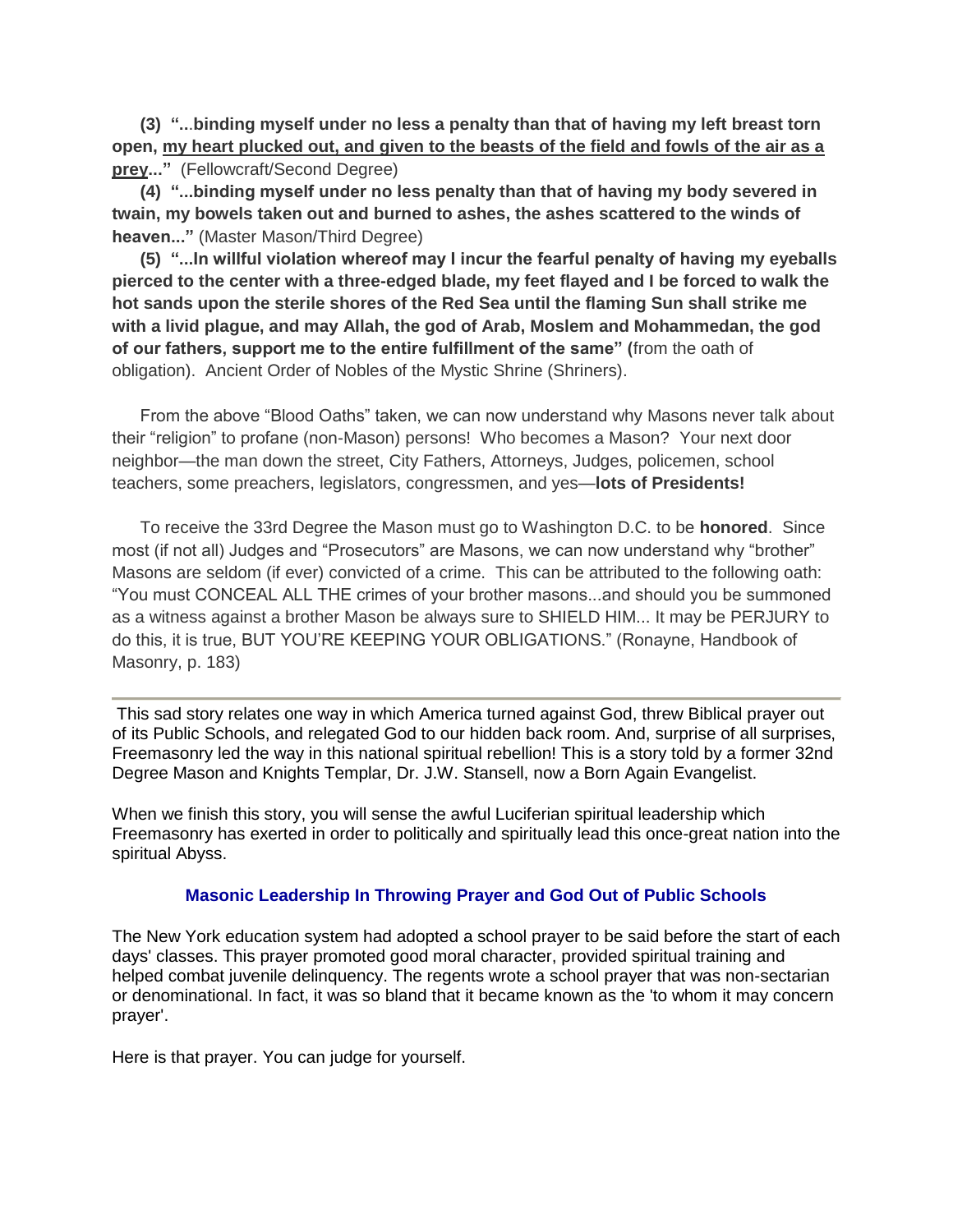"Almighty God, we acknowledge our dependence upon Thee and we beg Thy blessings upon us, our parents, our teachers and our Country"

However bland as this prayer was to most people, it proved to be offensive to the Supreme Court. On June 25, 1962, in the Engel vs. Vitale case, the U.S. Supreme Court ruled 6-1 that the prayer practice violated the Establishment Clause of the First Amendment. Justice Felix Frankfurter and Justice Byron R. White did not vote in this case. Out of the remaining seven Justices, the following six voted against this simple, innocuous prayer.

- \* Earl Warren
- \* Hugo L. Black
- \* Thomas C. Clark
- \* William O. Douglas
- \* William J. Brennan, Jr.
- \* John M. Harlan

Only Justice Potter Stewart dissented.

Now, here is where this historic tragedy gets really interesting.

Four out of the six Justices who voted against this prayer and, therefore, voted God out of the Public School System were Freemasons! These Masonic Justices were:

\* Earl Warren - Sequoia Lodge #349, Oakland, CA

\* Hugo L. Black - Raised in Ashland Lodge #356, Ashland, AL who later became a life member of Birmingham Temple Lodge #636, Birmingham, AL.

- \* Thomas C. Clark Washington Lodge, #117, Dallas, TX
- \* William O. Douglas Mt. Adams Lodge #227, Yakima, WA

Because of the Supreme Court's decision in 1962 and 1963, prayer in assemblies was banned in all American public schools, eventually leading the way to banning the Holy Bible, as well. So, to reiterate, what did the Masons accomplish in 1962? They kicked God out of America's public schools. I want you to really think hard and long about this reality and then re-read the Bible verses at the beginning of this expose'.

Before Masons voted to remove prayer from schools, polls among educators listed the top offences in public schools. They were:

- \* Chewing gum
- \* Making Noise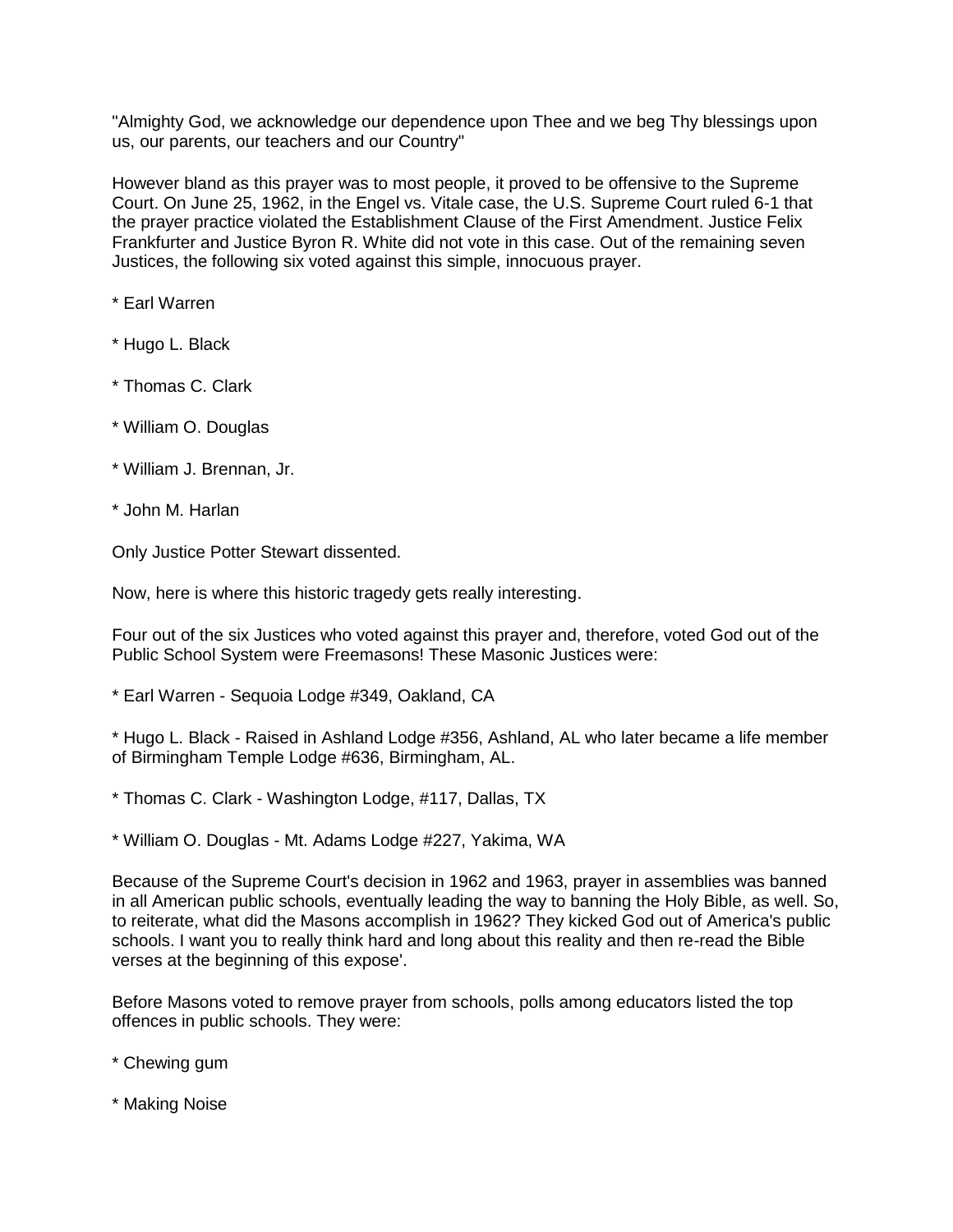- \* Running in the halls
- \* Getting out of turn in line
- \* Wearing improper clothing
- \* Not putting paper in wastebaskets

But, after prayer was thoroughly removed from public schools, polls among educators listed the top offenses in public schools. They now are:

- \* Rape
- \* Robbery
- \* Assault
- \* Burglary
- \* Arson
- \* Bombings
- \* Murder
- \* Suicide
- \* Absenteeism
- \* Vandalism
- \* Extortion
- \* Drug abuse
- \* Alcohol abuse
- \* Gang warfare
- \* Pregnancies outside marriage
- \* Abortions (Murder within the womb)
- \* Venereal disease

Additionally, SAT scores have steadily declined since 1962.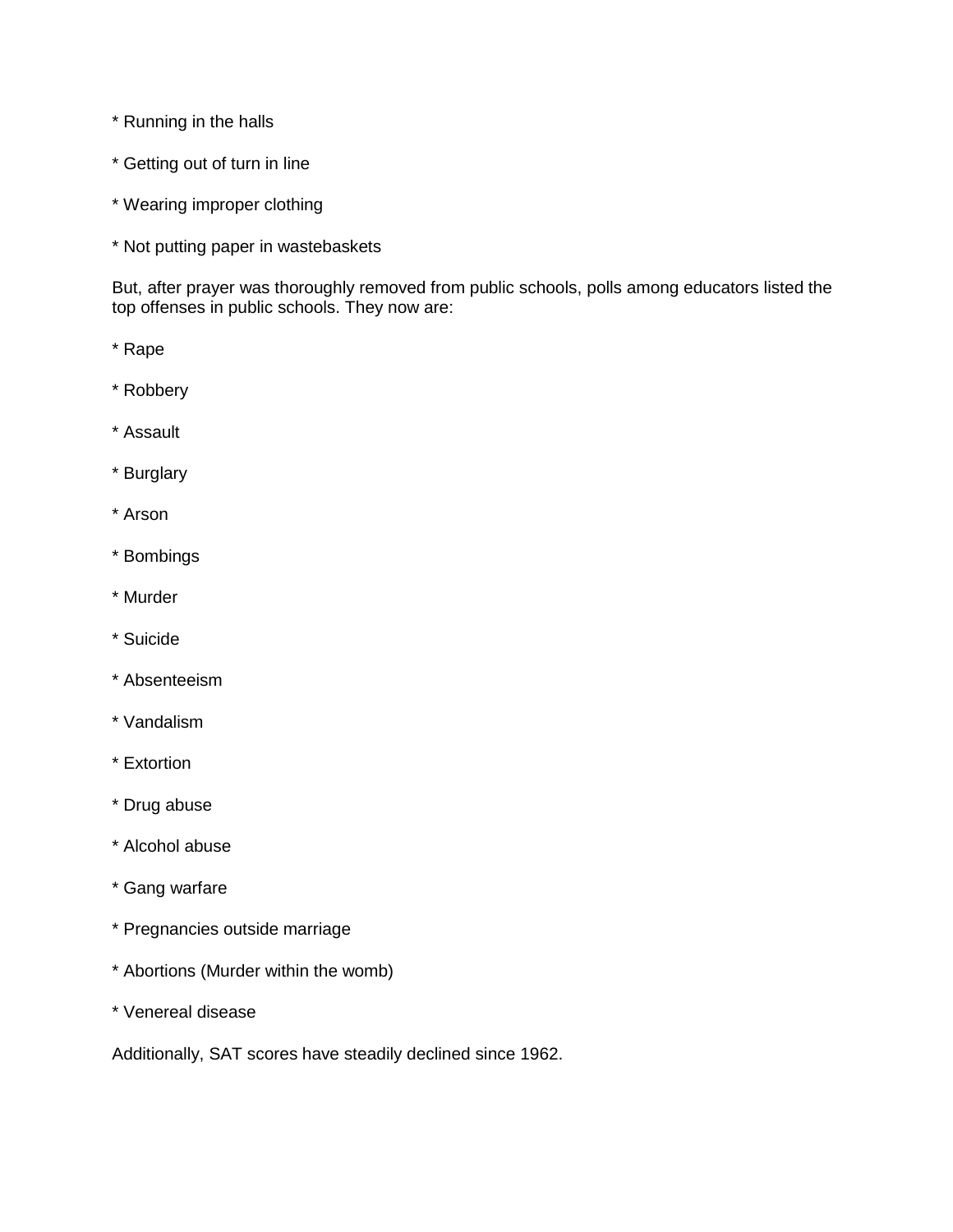The banning of prayer in assemblies also affected our families. Stability existed within the family during the years in which students prayed daily for their families. However, since praying for families was banned, horrific disaster has American families.

- \* Divorce skyrocketed upward almost 120%
- \* Single parent families increased 140%
- \* Unmarried couples living together increased over 350%
- \* Adultery increased nearly 300%

<http://www.cuttingedge.org/news/n2384.cfm>

# **Freemasonry Officially Admits That The Luciferian All-Seeing Eye Symbol On The Back of the One Dollar Bill Is Masonic!**

**Subtitle: After years of denying that symbol of the All-Seeing Eye hovering over the pyramid on the One Dollar Bill is in any way, shape, or form Masonic, official Masonry is now bragging to their members that this is precisely the case!**



Shown above are the two new Masonic 'World Conference' Commemorative coins. The unfinished pyramid, of course, is copied directly from the symbols on the back of our One Dollar Bill. Let us see what official Freemasonry is saying about these symbols.

NEWS BRIEF: **["Own a Limited Edition World Conference Commemorative Coin Today!"](http://www.dcgrandlodge.org/archives/89)**, Freemasons of the Nation's Capitol, March 28, 2008

"Now is your chance to own a piece of Masonic history. For the first time ever, the World Conference of Grand Lodges is being held in Washington D.C. This limited edition coin made of fine silver is a delight for collectors and historians alike, with details of the World Conference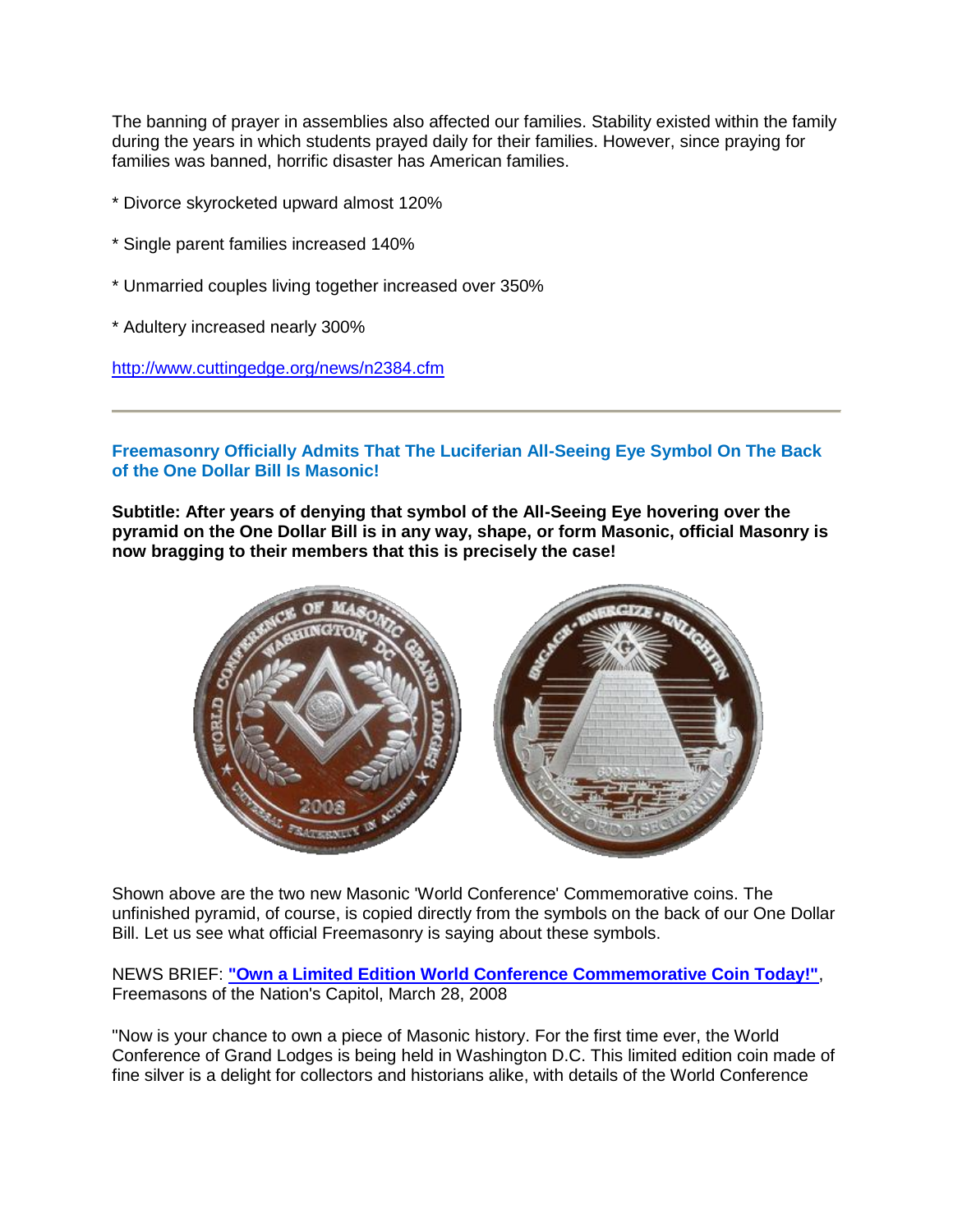logo on one side and the much talked about "Novus Ordo Seclorum" and unfinished pyramid, as seen on the back of the U.S. one dollar bill, on the other. Don't miss this opportunity!"

Notice carefully the meaning behind this first sentence:

"Now is your chance to own a piece of Masonic history."

In this one sentence, Freemasonry admits that the Pyramid Symbol on the back of our One Dollar Bill are Masonic 'history'! What is the significance of this admission? You see, Masonry has officially and consistently denied to outsiders that these symbols had anything to do with Freemasonry. Now, in one sentence, they have admitted that they were lying all along, and that this symbols are, indeed, Masonry.

Carefully compare the Masonic Commemorative Coin, above, with the real symbol on the back of the One Dollar Bill. You will notice right away that the one major difference is that the All-Seeing Eye in the official version has been replaced by the standard Masonic symbol of the Compass and the Rule, with the Masonic "G" in the place of the eyeball!

This change demonstrates that Freemasonry is admitting that their organization is Satanic, because we prove, below, that the All-Seeing Eye originated from the Egyptian Mysteries Religion and represents Horus, who is Lucifer!

Let us now focus on this Pyramid Symbol, for it is truly pregnant in meaning!



Please turn the American One Dollar Bill over to the back side so we can study the symbol on the left, called the Obverse of the Great Seal. This unfinished pyramid with the Eye of Lucifer hovering over the Old World Order, is ready to bring about the change to the New World Order. This symbolism dates back through Freemasonry to the Egyptian Satanic Mysteries, the religion God cursed when He lead Moses and the children of Israel out of bondage!

Let us allow Doc Marquis, former Illuminist Satanist, explain this symbol. You will see that the symbol is highly Satanic and is constructed using occult numbers and an occult hexagram.

"The Pyramid represents the past. Note that the capstone of this pyramid is not in place, thus denoting an unfinished situation. This unfinished situation was planned to remain in effect until the Old World Order was destroyed and replaced with The New World Order.

\* *Annuit Coeptis* - Announcing The Birth - How does Jesus describe the appearance of Antichrist? Matthew 24:8, says "sorrows" which means birth pangs! The Illuminati Plan is forced by God's Omnipotent power to devise a plan which exactly fulfills His prophecies!

\* *Novus Ordor Seclorum* - New World Order

\* *Capstone* - Eye of Horus [Lucifer in Egyptian Mysticism] = Eye of Satan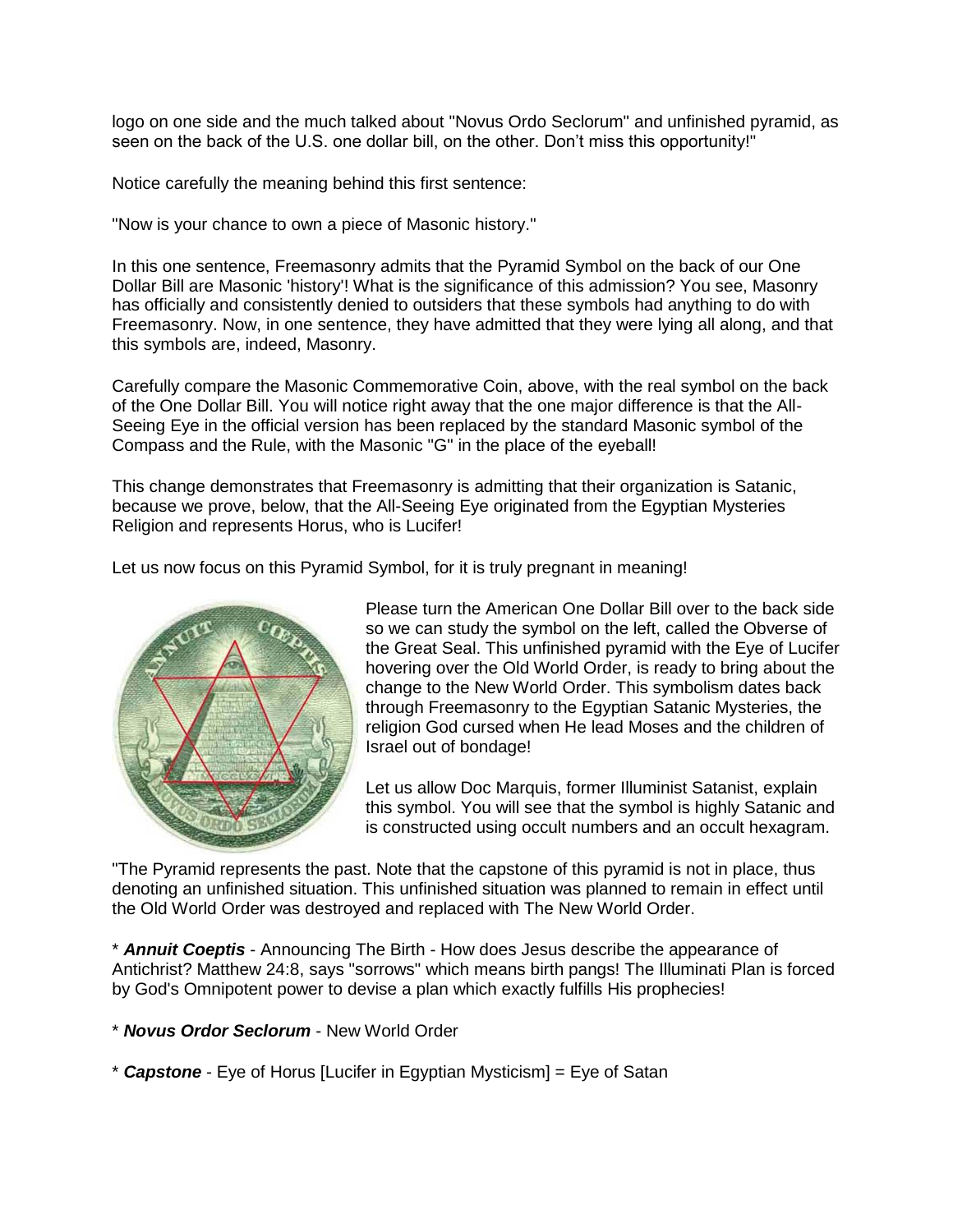- \* *Thirteen Steps* = Depravity and Rebellion Number
- \* **MDCCLXXVI** = 1776 [May 1, Beltaine, Second High-Holy Day of the Year]

Notice that, in the Commemorative Coin, these Roman Numerals have been changed to "6008". This is the Masonic equivalent to this current year in which we are living, "2008". You see, Masons simply add 4,000 years to the current modern year to arrive at the "Masonic Year".

\* On **May 1, 1776**, a New World Order was conceived, whose foundation would be built upon depravity and rebellion. Its ultimate leader will be Satan, but his earthly leader will be Antichrist. The earth has been pregnant with this evil world system since this date. The Illuminati considers that the "Birth Pangs" needed to give birth to Antichrist began with World War I and shall end with Antichrist on the world scene at the conclusion of World War III. This Plan fulfills Bible prophecy exactly (Matthew 24:6-8)

\* **Hexagram** -- Satanism's most evil symbol, out of which we get the word, "hex" (putting a curse on someone). As you can see, this symbol was constructed so that a perfect hexagram is formed. Marquis said the author of this symbol clearly drew the symbol so it would conform to this hexagram.

For those of us who know the occult and the Illuminati very well, the feature that stands out above all others in this Great Seal symbol is the All-Seeing Eye. This symbol is the single most important symbol of the Illuminati, for it exemplifies the supernatural power they wield from Satan himself. As you can see from this symbol on the back of our One Dollar Bill, the typical All-Seeing Eye is depicted in the form of a pyramid, shown here, hovering over the unfinished pyramid representative of the unfinished project of moving the world into the New World Order and staging their Masonic Christ.

Notice the all-important hexagram interwoven within this One Dollar Bill symbol. The hexagram is the single most evil Satanic symbol in the world, and is the most powerful ritual symbol. Further, when a Satanist puts a circle around a hexagram, he has created a "Demon Trap", a place inside of which a demon can manifest himself in this dimension. By making this symbol on our One Dollar Bill a demon trap, the Satanist literally believes he is allowing demons to come through this dimension at will; since the Illuminati believes money and the financial system is the lifeblood of a nation's existence, they believe they have infused demonism into our nation. This belief is one of the reasons the Illuminati did not place this unfinished pyramid on our One Dollar Bill (1935) until after the privately held and owned Illuminist Federal Reserve System was established (1913). [NOTE: In Seminar 2, **["America Controls The True Flow of History",](http://www.cuttingedge.org/detail.cfm?ID=6)** cover the true story behind **both** Illuminist symbols on the back of our dollar bill].

Therefore, we must thank modern Freemasonry for finally admitting that the Satanic Unfinished Pyramid symbol on the back of the One Dollar Bill is Masonic to the core and Masonic in its origin! In our video series, **"Secret Mysteries of America's Beginnings"**, we demonstrate that the Invisible Masonic Lodge planned the government of America beginning in the 1580's between Sir Francis Bacon and Queen Elizabeth I (**["The New Atlantis"](http://www.cuttingedge.org/detail.cfm?ID=1134)**), and that our Masonic Founding Fathers faithfully carried out this plan (**["Riddles In Stone"](http://www.cuttingedge.org/detail.cfm?ID=1319)**).

Because Washington, D.C., was originally planned by Masons, and the construction done under Masonic leadership, you can see Satanic signs woven into the city by the dozens. We demonstrate this fact very well in our award-winning DVD, **["Riddles In Stone"](http://www.cuttingedge.org/detail.cfm?ID=1319)**.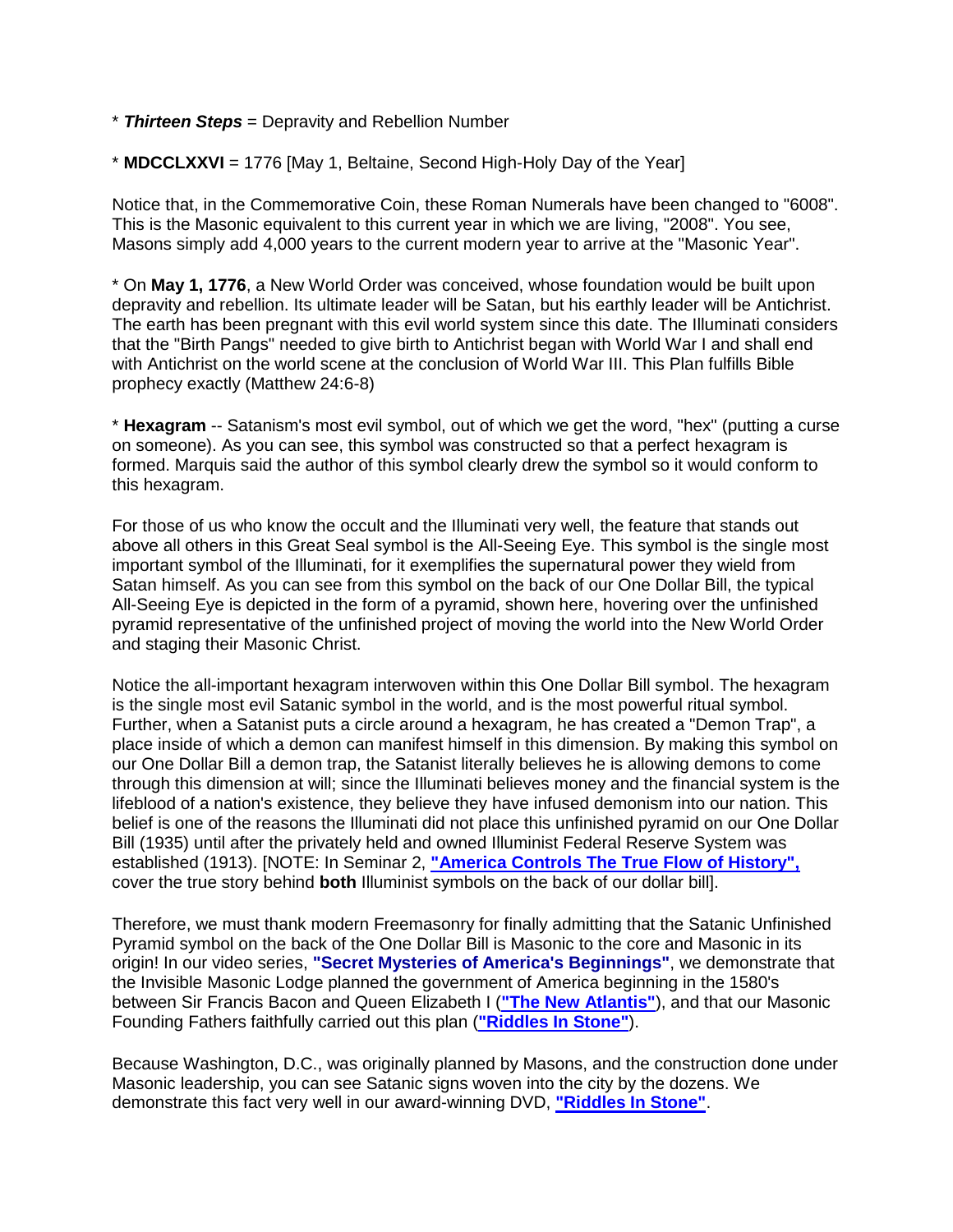Thanks to this commemorative coin, the Masons have just officially verified what their spokesmen vehemently denied as they testified in **["Riddles In Stone"](http://www.cuttingedge.org/detail.cfm?ID=1319)**.

Jesters Exposed *News Type: Event — Fri Feb 15, 2008 9:35 PM EST* [http://sandyfrost.newsvine.com/\\_news/2008/02/15/1304754-jesters-exposed](http://sandyfrost.newsvine.com/_news/2008/02/15/1304754-jesters-exposed)

# **Our Leaders Worship Pagan Gods**

#### **by Fritz Springmeier (Excerpts from his unpublished book,** *"Wise as Serpents, Gentle as Doves"***)**

**In the hard to obtain book,** *The Hidden Life In Freemasonry,* written for Masons by 33rd degree Mason C.W. Leadbeater, one learns what the upper degrees of Freemasonry can get into... First, we'll discuss the 30-33 Scottish Rite degrees. This is where it becomes evident that Lucifer is the God of Masonry.

Leadbeater says, "It must of course be understood... the conferring of the Higher Degrees puts certain definite powers in the hands of the recipient." Where does such power come from?

"The 33 degree links the Sovereign Grand Inspector General with the Spiritual King of the World Himself--that Mightiest of Adepts who stands at the head of the Great White Lodge, in whose strong hands lie the destinies of earth--and awakens the powers of the Triple Spirit as far as they can yet be awakened." (*The Hidden Life In Freemasonry,* p.302) Other Masons like Manly P. Hall (33°) and Foster Bailey (32°) have said similar things.

#### **'ILLUMINATI' A MASONIC TERM**

Foster Bailey calls the spirits that Masons communicate with the "Illuminati" These spirits initiate these higher Masons into becoming light-bearers themselves. The Illuminati..."assist at the unfolding of the consciousness of the candidate until the time comes when he can 'enter into light' and, in his turn become a light-bearer, one of the Illuminati who can assist the Lodge on High in bringing humanity to light."

These spirits have various Masons. Masons Harold Waldwin Pecival and Lynn F. Perkins claim their books were inspired by spirits. Is 33° Mason Leadbeater talking about Christ?

"The H.O.A.T.F. makes the actual links both with Himself...and also through himself with that Mighty King...This stage combines the wonderful love of Horus the Son with the ineffable life and strength of Osiris the divine Father and Isis the eternal Mother of the world." This initiation connects the Mason with the pagan Egyptian trinity? That's what he says.

The next chapter *"Two Wonderful Rituals"* describes Egyptian rituals to Amen-Ra, and the Blazing Star. They sing a hymn to "Ra, the Logos, the Sun-God, thanking Him for His response..." They take a sacrament to Osirus.

The next ritual described may possibly refer to part of the secret Palladium Rite, as it refers to THE TRIANGLE OF ADEPTS. The Palladium Rite calls its groups Triangles. He talks about chanting invocations, and then angels appearing. Then the Illuminati salute is given to the Angel, where the left arm is placed above as if shielding one from light. (p. 341) Leadbeater indicates that eventually the Temple of the Angels draws 9 orders of angels, "which are not limited to one solar system." (p. 342)

#### **THE MIZRAIM & MEMPHIS RITES**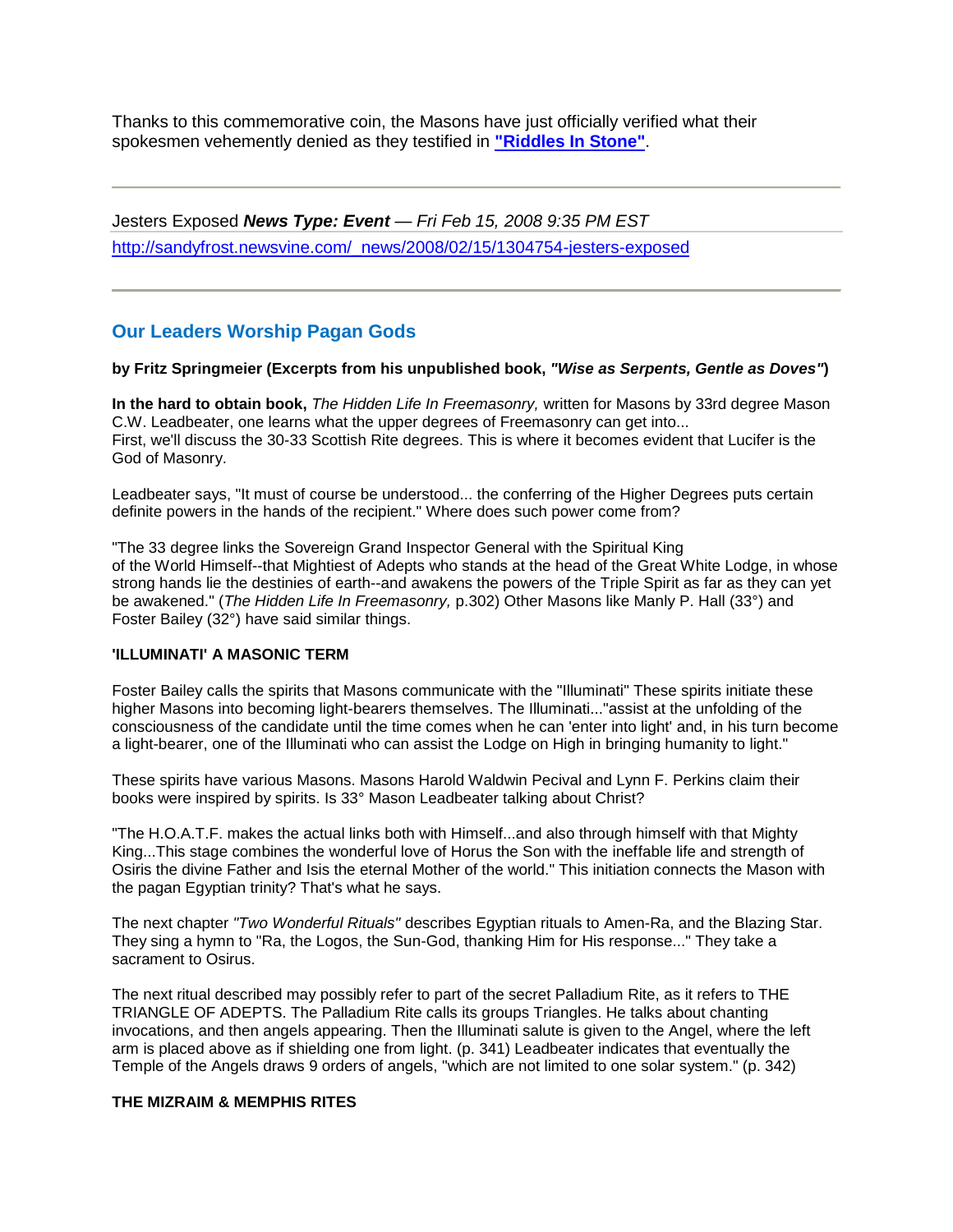These two rites, although separate in some areas are closely allied. The Rite of Mizraim is mainly Jewish. The secret order of the Prieure de Sion is also predominantly Jewish. The B'nai B'rith seems to have taken over some of the Rite of Mizraim influence upon Masonry.

The Rite of Memphis is not just European. Americans, such as 6-term Governor of Wisconsin Lucius Fairchild who was 95°, are Memphis Rite Masons too. The Rite of Memphis has Ormus in their ritual. What or who is Ormus? Ormus (Ormudz) was the supreme God of Mithraism and Zoroastrian thought. It was also the name by which the Prieure de Sion allegedly went by from the years 1188-1306. In 1188, when the Ordre de Sion became the Prieure de Sion it took the subtitle Ormus, until just before the arrest of the Templar Knights' leaders.....

There are numerous secret "interoffice memo type" papers that indicate that a Satanist, a Luciferian, a practitioner of black magic, or the like has a easy time in Freemasonry, because the upper degrees are controlled by men who will bend any rules to help them. Having a membership card is of limited value in visiting a foreign Lodge. A dues card is important, showing that one's dues are all paid up. Certain questions will be asked, and certain parts

of the rituals need to be quoted by memory to satisfy the Lodge one is visiting.

#### **FREEMASONRY HAS LOTS OF SPIN-OFFS**

Freemasonry is "directly or indirectly the parent of all modern secret societies, good, bad, or indifferent."-- Cyclopedia of Fraternities. One outdated source indicates there are over 600 secret societies in the U.S. utilizing Masonic symbolism, and operating largely under Masonic influence, so that about every third male adult in the U.S. is a member of one or more such societies. The 600 figure is outdated, and the actual number of secret societies has increased by several hundred.

Some of the Masonic spin-offs have become such a part of normal life that the negative reactions of past years toward them are forgotten. Rotary, because of its Masonic control, hostility toward the Catholic Church, and its moral code, "which in almost every particular resembles that of Freemasonry, " was forbidden in some Catholic jurisdictions, and discouraged in others. That was back in the 19th and early 20th century.

#### **THE PALLADIUM RITE**

The Palladium Rite created by Albert Pike is totally Luciferian. It is "androgynous." In the larger cities, activities are carried out in the Masonic Temples, which allows women to slip into the Temples without arousing attention. All of this will be strongly denied by the Masonic Lodges.

Members are selected mainly from higher levels of the Scottish Rite, although the members can come from other Rites too. The Palladium Rite has its own budget. Its power over the Masonic Lodge does not derive from being a part of the power structure, but from the careful selection of Masons that participate in the Palladium Rite and their distribution throughout

the various Rites of Masonry and their controlling bodies. The Grand Central Directories (and from there to the Supreme Councils, Grand Encampments, Grand Orients, and Grand Lodges) are the nerve centers of Masonry from which orders emanate. The Palladium Rite

is popular among those in positions of power. It is said that the leaders of the Palladium Rite are allowed to visit or join the B'nai B'rith lodges.

William Schnoebelen is presently a Christian author. Prior to becoming a Christian, he had been initiated into the Palladium Lodge in Chicago named Resurrection Lodge #13. He describes some about getting the Palladium Degree of Paladin in his recent book

*Masonry- Beyond The Light.* That lodge claimed to be derived from the European chapter of the AISB.(p. 186) Higher Masons become Illuminati-- which go by several names one of which is "Masters of the